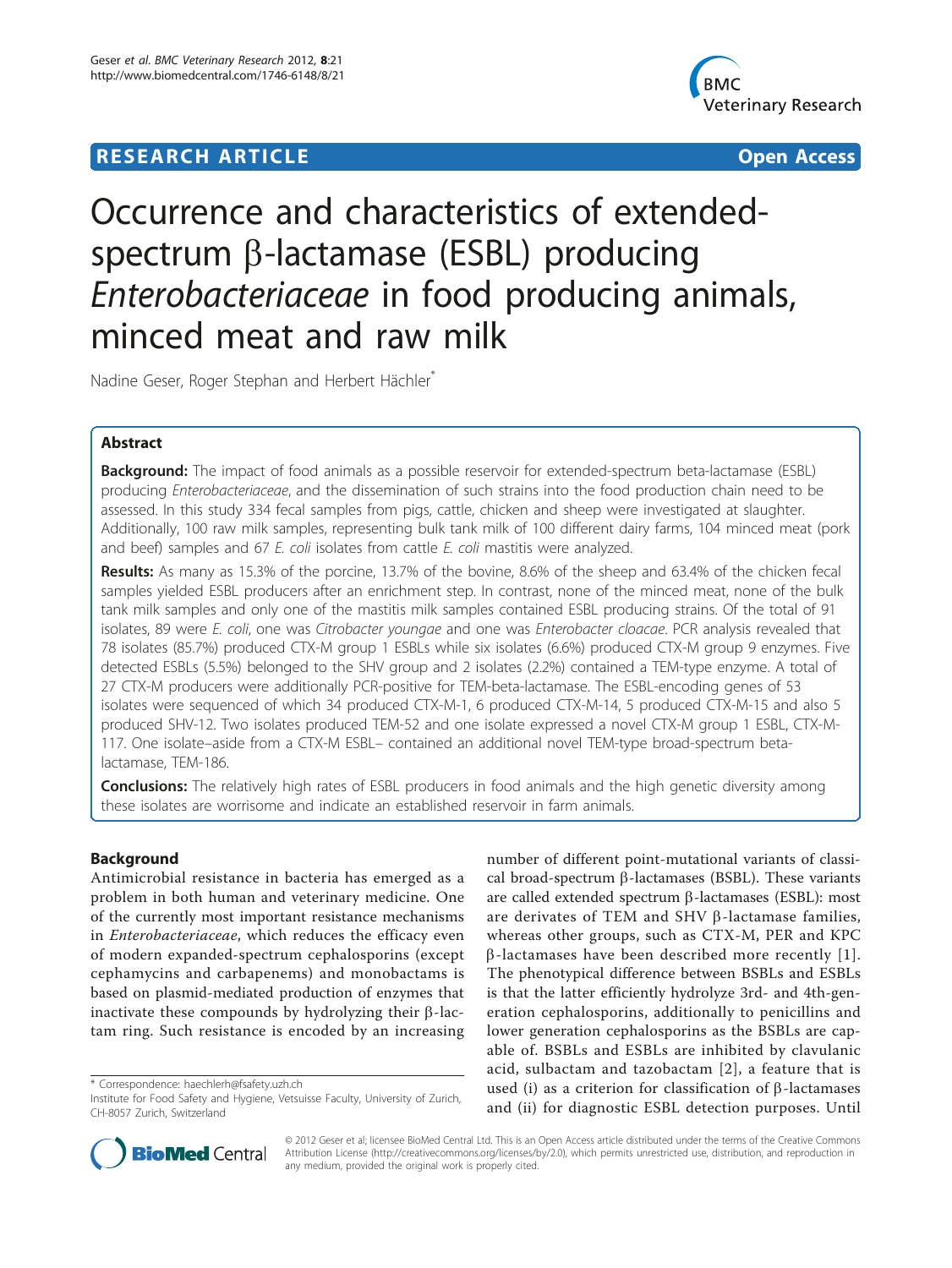now more than 600 ESBL variants are known [http://](http://www.lahey.org/Studies/) [www.lahey.org/Studies/](http://www.lahey.org/Studies/) (last accessed January 2012). Among them, the over 100 CTX-M enzymes so far reported may be grouped into five main subgroups. Each of them is characterized by a group-representative single structure according to their amino acid sequence (group 1: CTX-M-1, group 2: CTX-M-2, group 8: CTX-M-8, group 9: CTX-M-9, and group 25: CTX-M-25) [\[3](#page-7-0)]. As a matter of growing concern, resistance caused by ESBLs is often associated with resistance to other classes of antibiotics like fluoroquinolones, aminoglycosides and trimethoprim-sulfmethoxazole [\[1](#page-6-0)[,4](#page-7-0)].

Since the first description of ESBL producing Enterobacteriaceae isolated from hospitalized humans [\[5](#page-7-0)], many nosocomial outbreaks have been reported. However, since a few years, there is an increase in the detection of ESBL producing strains in the community [[6\]](#page-7-0). More recently, reports have also raised concern about the dissemination of ESBL producing E. coli in healthy food producing animals in several countries in Europe [\[7-9](#page-7-0)] and Asia [[10,11](#page-7-0)] or in food products like meat, fish and raw milk [[12-14](#page-7-0)]. Recently, Wittum et al. [\[15](#page-7-0)] and Doi et al. [[16\]](#page-7-0) described for the first time ESBL producers in healthy dairy cattle and retail meat in the USA.

Therefore, the impact of healthy farm animals as a possible reservoir for ESBL producing *Enterobacteriaceae* on the food processing chain has to be assessed. The aim of the present study was to screen for the occurrence of ESBL producing Enterobacteriaceae in healthy swine, cattle, sheep and chicken at slaughter as well as in milk and meat in Switzerland and to further characterize isolates.

## Results

After an enrichment step ESBL producers were isolated from 90 (26.9%) of the investigated 334 fecal samples, and one ESBL producer (1.5%) was found in 67 E. coli mastitis milk isolates, but none was isolated from either minced meat (pork and beef) or bulk tank milk samples. The ESBL prevalence among cattle was 13.7%, 25.3% among calves (animals under 6 months), 8.6% among sheep, and 15.3% among pigs. For chickens (herd level) a very high prevalence of 63.4% was determined (Table 1). All suspected isolates were phenotypically confirmed, in that they showed a synergy effect with at least 1 of 3 strips when tested with Etest-ESBL strips containing cefepime, cefotaxime or ceftazidime, and they yielded factors > 8 when ratios of MIC (cephalosporin)/MIC (cephalosporin plus clavulanic acid) were calculated.

Almost all isolated ESBL producers were E. coli (89 out of 91), the exceptions being one Enterobacter cloacae isolated from a sheep, and one Citrobacter youngae isolated from a calf (Table [2](#page-2-0)).

The ESBL-encoding genes of all isolates were further characterized by PCR. A total of 78 isolates (85.7%) produced CTX-M group 1 ESBLs while six isolates (6.6%) produced CTX-M group 9 enzymes. Five isolates (5.5%) were detected as producers of the SHV-ESBLs and 2 isolates (2.2%) exclusively produced TEM-type enzymes. Twenty-seven CTX-M carriers were additionally PCRpositive for  $bla_{\text{TEM}}$  genes. Of the 91 ESBL producing isolates, 53 were selected for sequencing of the involved bla genes (Figure [1\)](#page-4-0). Thirty-four isolates were CTX-M-1 producers, eight expressed additional TEM-1 and one isolate–from a pig– additionally expressed a TEM-type enzyme, TEM-186<http://www.lahey.org/Studies/>, never found before (nucleotide sequence accession number JN227084). Six isolates carried CTX-M-14 with TEM-1 and five isolates specified CTX-M-15, one of which producing additional TEM-1. One isolate from a calf produced TEM-1 in combination with CTX-M-117 [http://](http://www.lahey.org/Studies/)

| Origin                                                 |        | n   | Number of samples with ESBL producers (percentage) |
|--------------------------------------------------------|--------|-----|----------------------------------------------------|
| Cattle, fecal samples                                  |        | 124 | 17 (13.7%; [95% CI, 8.1; 21.0])                    |
|                                                        | calves | 63  | 16 (25.3%; [95% CI, 15.3; 37.9])                   |
|                                                        | others | 61  | 1 (1.6%; [95% CI, 0.4; 8.7])                       |
| Pig, fecal samples                                     |        | 59  | 9 (15.3%; [95% CI, 7.2; 26.9])                     |
| Chicken, fecal samples from crates of different flocks |        | 93  | 59 (63.4%; [95% CI, 52.8; 73.2])                   |
| Sheep, fecal samples                                   |        | 58  | 5 (8.6%; [95% CI, 2.9; 18.9])                      |
|                                                        | lambs  | 40  | 2 (5.0%; [95% CI, 0.6; 16.9])                      |
|                                                        | others | 18  | 3 (16.7%; [95% CI, 3.5; 41.4])                     |
| Mined meat (pork, beef)                                |        | 104 | $0$ (0.0%; [95% CI, 0.0; 3.4])                     |
| Bulk tank milk                                         |        | 100 | $0$ (0.0%; [95% CI, 0.0; 3.6])                     |
| E. coli isolates from mastitis milk                    |        | 67  | $1(1.5\%; [95\% \text{ Cl}, 0.3; 8.0])$            |
| .                                                      |        |     |                                                    |

Table 1 Occurrence of ESBL producers in food-producing animals at slaughter as well as in minced meat, bulk tank milk and isolates from bovine mastitis in Switzerland

n: number of samples tested

CI: confidence interval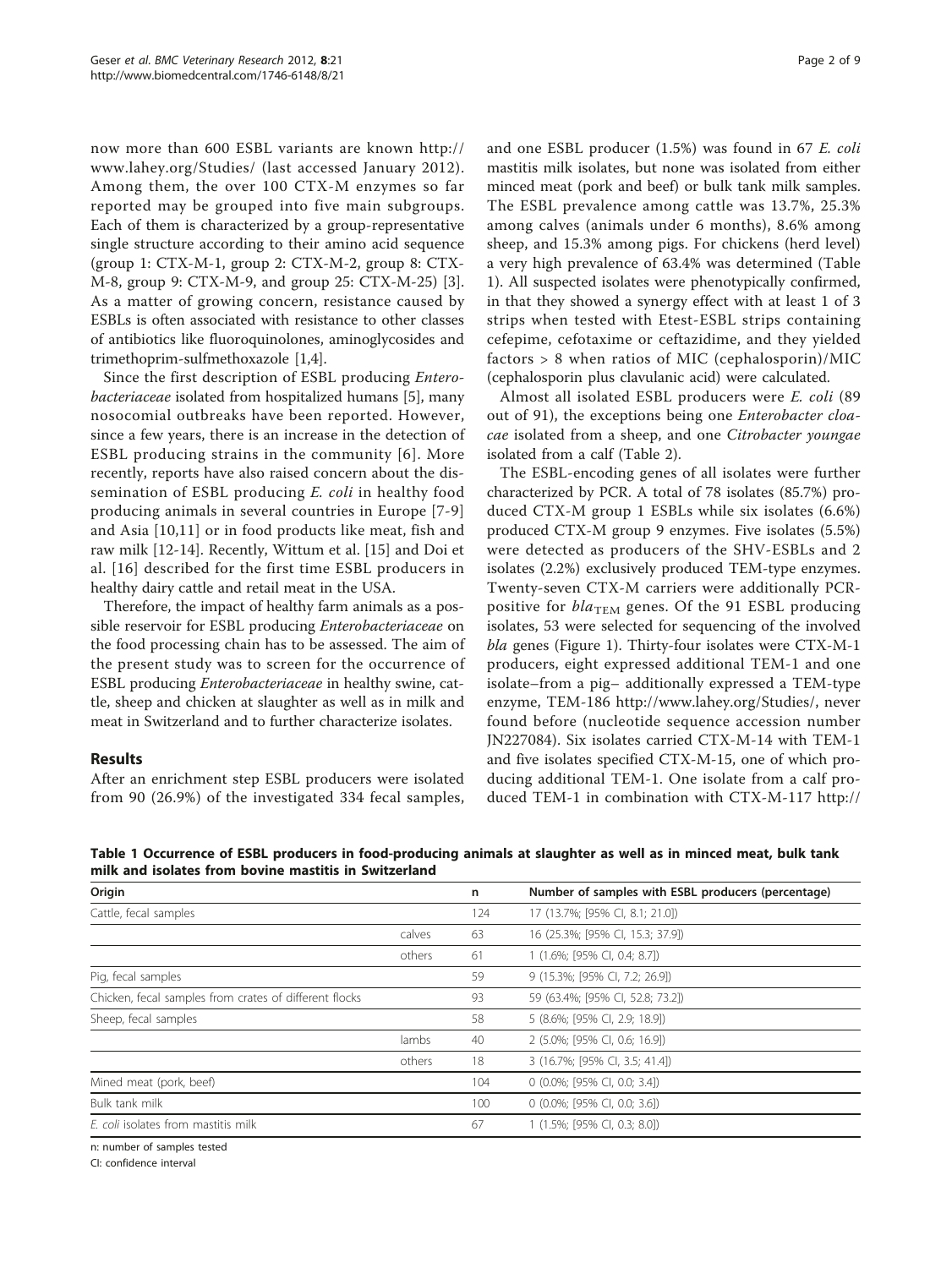<span id="page-2-0"></span>Table 2 Identification and further characterization of the 91 ESBL producers isolated from 334 healthy food-producing animals at slaughter and from 67 Escherichia coli mastitis milk samples in Switzerland

| Sample<br>number | Origin       |               | Species Expressed ESBL & accompanying β-lactam antibiotic resistances<br>B-lactamase |              |              | <b>Additional</b><br>resistance |                               |              |                |                        |                                          |              |              |                               |
|------------------|--------------|---------------|--------------------------------------------------------------------------------------|--------------|--------------|---------------------------------|-------------------------------|--------------|----------------|------------------------|------------------------------------------|--------------|--------------|-------------------------------|
|                  |              |               |                                                                                      |              |              |                                 | AM AMC CF CXM CPD CTX CAZ FEP |              |                |                        |                                          |              | FOX IPM      |                               |
| 13               | pig          | E. coli       | $CTX-M-1$                                                                            | r            | S            | r                               | $\mathsf r$                   | r            | iª             | $s^a$                  | $s^a$                                    | SS           | S            | NA. S, SXT, TE                |
| 14               | pig          | E. coli       | $CTX-M-1$                                                                            | r            | S            | r                               | r                             | r            | ia             | $s^a$                  | iª                                       | S            | S            | NA, TE                        |
| 64               | pig          | E. coli       | $CTX-M-1$                                                                            | r            | S            | r                               | r                             | r            | r              | $s^a$                  | $s^a$                                    | S            | S            | <b>SXT</b>                    |
| 65               | pig          | E. coli       | $CTX-M-1$                                                                            | r            | S            | r                               | $\mathsf r$                   | r            | ia             | $s^a$                  | $s^a$                                    | S            | S            | NA, TE                        |
| 17               | pig          | E. coli       | CTX-M-1 & TEM-1                                                                      | $\mathsf{r}$ | S            | r                               | $\mathsf r$                   | r            | r              | $s^a$                  | $s^a$                                    | S            | $\mathsf S$  | CIP, NA, S, TE                |
| 18               | pig          | E. coli       | <b>CTX-M-1 &amp; TEM-1</b>                                                           | $\mathsf{r}$ | S            | r                               | $\mathsf r$                   | r            | r              | $s^a$                  | ia                                       | $\mathsf S$  | S            | C, CIP, NA, S,<br>SXT, TE     |
| 72               | pig          | E. coli       | CTX-M-1 & TEM-1                                                                      | r            | S            | r                               | r                             | r            | ia             | $s^a$                  | $s^a$                                    | S            | S            | S, SXT                        |
| 60               | pig          | E. coli       | CTX-M-1 & TEM-186                                                                    | r            | S            | r                               | $\mathsf r$                   | $\mathsf{r}$ | i <sup>a</sup> | $s^a$                  | $s^a$                                    | S            | S            | S, SXT                        |
| 16               | pig          | E. coli       | CTX-M-14 & TEM-1                                                                     | r            | S            | $r -$                           | $\mathsf{r}$                  | $\mathsf{r}$ | r              | $s^a$                  | $s^a$                                    | $\mathsf S$  | S            | CIP, GM, NA, S,<br>SXT, TE    |
| 46               | calf         | E. coli       | $CTX-M-1$                                                                            | $\mathsf r$  | S            | r                               | $\mathsf r$                   | $\mathsf{r}$ | iª             | $s^a$                  | $s^a$                                    | S            | S            | C, GM, S, SXT, TE             |
| 112              | calf         | E. coli       | $CTX-M-1$                                                                            | $\mathsf r$  | S            | r                               | $\mathsf r$                   | r            | r              | $s^a$                  | $s^a$                                    | S            | $\mathsf S$  | C, GM, S, SXT, TE             |
| 114              | calf         | E. coli       | $CTX-M-1$                                                                            | r            | S            | r                               | r                             | r            | r              | $s^a$                  | $s^a$                                    | S            | S            | C, GM, S, SXT, TE             |
| 142.09_b         | calf         | E. coli       | $CTX-M-1$                                                                            | r            | S            | r                               | r                             | r            | r              | $s^a$                  | $s^a$                                    | S            | $\mathsf S$  | C, GM, S, SXT, TE             |
| 142.09_g         | calf         | C.<br>youngae | $CTX-M-1$                                                                            | r            | S            | r                               | $\mathsf r$                   | $\mathsf{r}$ | r              | $s^a$                  | $s^a$                                    | S            | S            | C, GM, S, SXT, TE             |
| 68               | young<br>COW | E. coli       | $CTX-M-1$                                                                            | $\mathsf{r}$ | S            | r                               | $\mathsf r$                   | $\mathsf{r}$ | r              | $s^a$                  | $s^a$                                    | S            | $\mathsf{S}$ | <b>NA</b>                     |
| 128              | calf         | E. coli       | $CTX-M-1$                                                                            | $\mathsf r$  | $\sf S$      | r.                              | $\mathsf r$                   | $\mathsf{r}$ | iª             | $s^a$                  | r                                        | $\mathsf S$  | $\mathsf S$  | S, SXT, TE                    |
| 136              | calf         | E. coli       | $CTX-M-1$                                                                            | r            | S            | r                               | r                             | r            | r              | $s^a$                  | $s^a$                                    | S            | S            | CIP, NA, TE                   |
| 129              | calf         | E. coli       | CTX-M-1 & TEM-1                                                                      | r            | S            | r                               | $\mathsf r$                   | $\mathsf{r}$ | ią             | $s^a$                  | $s^a$                                    | S            | S            | S, SXT, TE                    |
| 104              | calf         | E. coli       | <b>CTX-M-1 &amp; TEM-1</b>                                                           | $\mathsf r$  | S            | r                               | r                             | $\mathsf{r}$ | ią             | $s^a$                  | $s^a$                                    | S            | $\mathsf S$  | C, GM, S, SXT, TE             |
| 47               | calf         | E. coli       | <b>CTX-M-15</b>                                                                      | $\mathsf r$  | S            | r                               | $\mathsf r$                   | r            | r              | $i^a$                  | $s^a$                                    | S            | $\mathsf S$  | C, GM, S, SXT, TE             |
| 52               | calf         | E. coli       | <b>CTX-M-15</b>                                                                      | r            | S            | $r -$                           | $\mathsf{r}$                  | r            | r              | i <sup>a</sup>         | r                                        | S            | $\mathsf S$  | CIP, NA, GM,<br>SXT, TE       |
| 53               | calf         | E. coli       | $CTX-M-15$                                                                           | r            | Ť            | r                               | $\mathsf r$                   | r            | r              | i <sup>a</sup>         | iª                                       | S            | S            | CIP, NA                       |
| 124              | calf         | E. coli       | <b>CTX-M-15</b>                                                                      | $\mathsf r$  | S            | r.                              | r                             | r            | r              | $\mathsf r$            | $s^a$                                    | S            | S            | CIP, NA, S                    |
| $142.11$ _n      | calf         | E. coli       | CTX-M-117 & TEM-1                                                                    | r            | S            | $r$ $r$                         |                               | $\mathsf{r}$ | iª             | $s^a$                  | $s^a$                                    | S            | S            | C, CIP, GM, NA,<br>S, SXT, TE |
| 115              | calf         | E. coli       | CTX-M-14 & TEM-1                                                                     | r            | Ť            | r                               | r                             | r            | iª             | $s^a$                  | $s^a$                                    | S            | $\mathsf S$  | C, CIP, NA, SXT               |
| 116              | calf         | E. coli       | CTX-M-14 & TEM-1                                                                     | $\mathsf{r}$ | Ť            | $r -$                           | $\mathsf{r}$                  | $\mathsf{r}$ | iª             | $s^a$                  | $s^a$                                    | $\mathsf{S}$ | $\mathsf S$  | C, CIP, GM, NA,<br>S, SXT, TE |
| $2\overline{ }$  | lamb         | E. coli       | CTX-M-1 & TEM-1                                                                      |              | S            |                                 |                               |              |                | $\varsigma^{\text{a}}$ | $s^a$                                    | S            | S            | C, NA, S, TE                  |
| 108              | sheep        | E. coli       | CTX-M-15 & TEM-1                                                                     | r            | Ť            | r.                              | r                             | r            | r              | i <sup>a</sup>         | i <sup>a</sup>                           | $\mathsf S$  | S            | CIP, GM, S, SXT,<br>TE        |
| 100              | sheep        | E. coli       | CTX-M-14 & TEM-1                                                                     | r            | $\mathsf S$  | $r$ $r$                         |                               | $\mathsf{r}$ | $i^a$          | $s^a$                  | $\varsigma^{\text{a}}$                   | $\mathsf S$  | S            | C, CIP, GM, NA,<br>S, TE      |
| 102              | sheep        | E. coli       | CTX-M-14 & TEM-1                                                                     | $r -$        | $\mathbf{I}$ | $r - r$                         |                               | $\mathsf{r}$ | $i^a$          | $s^a$                  | $\varsigma^{\text{a}}$                   | $\mathsf S$  | $\mathsf S$  | C, CIP, GM, NA,<br>S, TE      |
| 11               | lamb         | Е.<br>cloacae | SHV-12 & TEM-1                                                                       | $\mathsf{r}$ | $\mathsf{r}$ | $r$ $r$                         |                               | $\mathsf{r}$ | iª             | $\mathsf r$            | $\boldsymbol{\mathsf{s}}^\textnormal{a}$ | $\mathsf{r}$ | $\mathsf S$  | C, S, SXT, TE                 |
| 3                | chicken      | E. coli       | CTX-M group 1 <sup>+</sup>                                                           | r            | S            | r                               | $\mathsf r$                   | $\mathsf{r}$ | i <sup>a</sup> | $s^a$                  | $s^a$                                    | S            | S            | NA, TE                        |
| $\overline{4}$   | chicken      | E. coli       | $CTX-M$ group $1^+$                                                                  | r            | S            | r                               | $\mathsf{r}$                  | r            | r              | $s^a$                  | $s^a$                                    | S            | S            | TE                            |
| 8                | chicken      | E. coli       | CTX-M group 1 <sup>+</sup>                                                           | r            | S            | r                               | $\mathsf{r}$                  | r            | ia             | $s^a$                  | $\boldsymbol{\mathsf{s}}^\text{a}$       | $\mathsf S$  | $\mathsf S$  | SXT, TE                       |
| 10               | chicken      | E. coli       | CTX-M group 1 <sup>+</sup>                                                           | r            | $\mathsf S$  | $r -$                           | $\mathsf{r}$                  | r            | r              | $s^a$                  | $s^a$                                    | S            | S            | S, SXT, TE                    |
| 12               | chicken      | E. coli       | $CTX-M$ group $1^+$                                                                  | r            | S            | r.                              | r                             | r            | r              | $s^a$                  | $s^a$                                    | S            | S            | NA, SXT, TE                   |
| 16               | chicken      | E. coli       | $CTX-M$ group $1^+$                                                                  | r            | $\sf S$      | r.                              | $\mathsf r$                   | $\mathsf{r}$ | i <sup>a</sup> | $s^a$                  | $s^a$                                    | S            | $\mathsf S$  | NA, TE                        |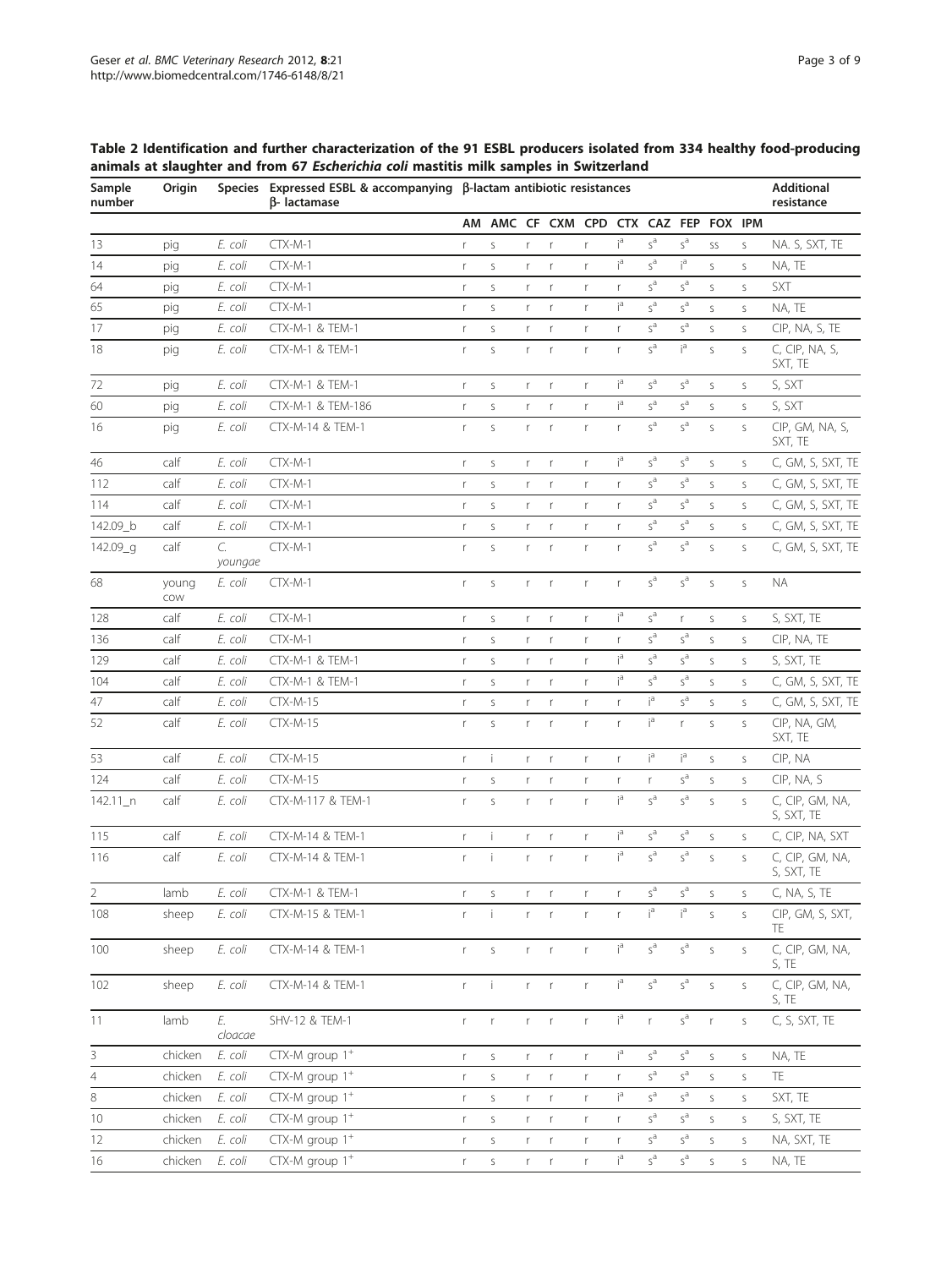Table 2 Identification and further characterization of the 91 ESBL producers isolated from 334 healthy food-producing animals at slaughter and from 67 Escherichia coli mastitis milk samples in Switzerland (Continued)

| 17     | chicken | E. coli | $CTX-M-1$                      | r            | S             | r            | $\mathsf r$             | r                 | r              | $s^a$        | $s^a$                  | S                | S                | NA, TE           |
|--------|---------|---------|--------------------------------|--------------|---------------|--------------|-------------------------|-------------------|----------------|--------------|------------------------|------------------|------------------|------------------|
| 26     | chicken | E. coli | $CTX-M$ group $1^+$            | r            | $\mathsf S$   | r            | r                       | $\mathsf{r}$      | ia             | $s^a$        | $\varsigma^{\text{a}}$ | S                | $\mathsf S$      | TE               |
| 30     | chicken | E. coli | CTX-M group $1^+$              | $\mathsf r$  | $\mathsf S$   | r            | $\mathsf r$             | r                 | iª             | $s^a$        | $s^a$                  | $\mathsf S$      | $\mathsf S$      | TE               |
| 31     | chicken | E. coli | $CTX-M-1$                      | $\mathsf r$  | $\mathsf S$   | $\mathsf{r}$ | $\mathsf r$             | r                 | i <sup>a</sup> | $s^a$        | $s^a$                  | $\mathsf S$      | $\mathsf S$      | SXT, TE          |
| 33     | chicken | E. coli | CTX-M group 1 <sup>+</sup>     | r            | S             | r            | r                       | $\mathsf{r}$      | r              | $s^a$        | ia                     | S                | $\mathsf S$      | NA, TE           |
| 35     | chicken | E. coli | $CTX-M-1$                      | r            | S             | r            | $\mathsf r$             | $\mathsf{r}$      | iª             | $\mathsf{r}$ | $s^a$                  | $\mathsf S$      | $\mathsf S$      | NA, SXT, TE      |
| 40     | chicken | E. coli | CTX-M group 1 <sup>+</sup>     | $\mathsf r$  | S             | r            | $\mathsf r$             | $\mathsf{r}$      | iª             | $s^a$        | $s^a$                  | S                | $\mathsf S$      | SXT, TE          |
| 41     | chicken | E. coli | $CTX-M$ group $1^+$            | r            | S             | r            | $\mathsf r$             | r                 | r              | $s^a$        | $\overline{s}^{a}$     | $\mathsf S$      | $\mathsf S$      | SXT              |
| 42     | chicken | E. coli | $CTX-M$ group $1^+$            | r            | S             | r            | $\mathsf r$             | $\mathsf{r}$      | iª             | $s^a$        | $s^a$                  | $\mathsf S$      | $\mathsf S$      | NA, TE           |
| 43     | chicken | E. coli | CTX-M group $1^+$              | r            | S             | r            | $\mathsf r$             | $\mathsf{r}$      | ia             | $s^a$        | $\varsigma^{\text{a}}$ | S                | $\mathsf S$      | SXT, TE          |
| 44     | chicken | E. coli | CTX-M group $1^+$              | $\mathsf r$  | S             | r            | r                       | r                 | iª             | $s^a$        | $s^a$                  | S                | $\mathsf S$      | NA, SXT, TE      |
| 45     | chicken | E. coli | CTX-M group $1^+$              | r            | S             | r            | $\mathsf r$             | $\mathsf{r}$      | i <sup>a</sup> | $s^a$        | $s^a$                  | S                | $\mathsf S$      | NA, SXT          |
| 46     | chicken | E. coli | $CTX-M$ group $1^+$            | r            | $\sf S$       | r            | $\mathsf r$             | $\mathsf{r}$      | i <sup>a</sup> | $s^a$        | $\varsigma^{\rm a}$    | $\sf S$          | $\mathsf S$      | SXT, TE          |
| 47     | chicken | E. coli | $CTX-M-1$                      | $\mathsf r$  | S             | r            | $\mathsf r$             | $\mathsf{r}$      | r              | $s^a$        | $s^a$                  | $\mathsf S$      | $\mathsf S$      | S, SXT, TE       |
| 48     | chicken | E. coli | $CTX-M$ group $1^+$            | r            | S             | r            | $\mathsf r$             | $\mathsf{r}$      | r              | $s^a$        | $\varsigma^{\text{a}}$ | S                | S                | SXT, TE          |
| 49     | chicken | E. coli | $CTX-M-1$                      | r            | S             | r            | $\mathsf r$             | $\mathsf{r}$      | iª             | $s^a$        | $s^a$                  | $\mathsf S$      | $\mathsf S$      | S, SXT, TE       |
| 51     | chicken | E. coli | CTX-M group 1 <sup>+</sup>     | r            | S             | r            | r                       | $\mathsf{r}$      | i <sup>a</sup> | $s^a$        | $s^a$                  | S                | $\mathsf S$      | NA, SXT, TE      |
| 52     | chicken | E. coli | $CTX-M$ group $1^+$            | r            | S             | r            | $\mathsf r$             | r                 | r              | $s^a$        | $s^a$                  | $\mathsf S$      | $\mathsf S$      | NA, SXT, TE      |
| 53     | chicken | E. coli | $CTX-M$ group $1^+$            | r            | S             | r            | $\mathsf r$             | $\mathsf{r}$      | iª             | $s^a$        | $s^a$                  | S                | $\mathsf S$      | SXT, TE          |
| 58     | chicken | E. coli | $CTX-M-1$                      | r            | S             | r            | r                       | $\mathsf{r}$      | ia             | $s^a$        | $s^a$                  | S                | $\mathsf S$      | GM, NA, SXT, TE  |
| 59     | chicken | E. coli | $CTX-M-1$                      | r            | S             | r            | $\mathsf r$             | r                 | ią             | $s^a$        | $s^a$                  | S                | $\mathsf S$      | C, SXT, TE       |
| 60     | chicken | E. coli | $CTX-M-1$                      | r            | $\sf S$       | r            | r                       | $\mathsf{r}$      | i <sup>a</sup> | $s^a$        | $s^a$                  | S                | $\mathsf S$      | SXT, TE          |
| 62     | chicken | E. coli | CTX-M group 1 <sup>+</sup>     | r            | $\mathsf S$   | r            | $\mathsf r$             | r                 | iª             | $s^a$        | $\varsigma^{\rm a}$    | $\sf S$          | $\mathsf S$      | SXT, TE          |
| 63     | chicken | E. coli | $CTX-M$ group $1^+$            | r            | S             | r            | $\mathsf r$             | $\mathsf{r}$      | ia             | $s^a$        | $s^a$                  | $\mathsf S$      | $\mathsf S$      | SXT, TE          |
| 64     | chicken | E. coli | $CTX-M$ group $1^+$            | r            | S             | r            | $\mathsf r$             | $\mathsf{r}$      | ia             | $s^a$        | $\varsigma^{\text{a}}$ | S                | $\mathsf S$      | NA, SXT          |
| 65     | chicken | E. coli | $CTX-M$ group $1^+$            | $\mathsf r$  | S             | r            | $\mathsf r$             | $\mathsf{r}$      | iª             | $s^a$        | $s^a$                  | $\mathsf S$      | $\mathsf S$      | TE               |
| 67     | chicken | E. coli | CTX-M group $1^+$              | r            | S             | r            | $\mathsf r$             | $\mathsf{r}$      | iª             | $s^a$        | $s^a$                  | S                | $\mathsf S$      | SXT, TE          |
| 68     | chicken | E. coli | $CTX-M$ group $1^+$            | r            | $\mathsf S$   | r            | $\mathsf r$             | $\mathsf{r}$      | i <sup>a</sup> | $s^a$        | $s^a$                  | S                | $\mathsf S$      | SXT, TE          |
| 73     | chicken | E. coli | $CTX-M$ group $1^+$            | r            | $\sf S$       | r            | $\mathsf r$             | $\mathsf{r}$      | iª             | $s^a$        | $s^a$                  | $\mathsf S$      | $\mathsf S$      | NA, TE           |
| 74     | chicken | E. coli | $CTX-M-1$                      | r            | S             | r            | $\mathsf r$             | $\mathsf{r}$      | ia             | $s^a$        | $s^a$                  | S                | $\mathsf{S}$     | TE               |
| 76     | chicken | E. coli | CTX-M group $1^+$              | r            | $\sf S$       | r            | r                       | r                 | r              | $s^a$        | $s^a$                  | $\mathsf S$      | $\mathsf S$      | <b>NA</b>        |
| 78     | chicken | E. coli | $CTX-M$ group $1^+$            | r            | S             | r            | $\mathsf r$             | r                 | r              | $s^a$        | $s^a$                  | S                | S                | NA, TE           |
| 86     | chicken | E. coli | $CTX-M-1$                      | r            | $\mathsf{S}$  | r.           | $\mathsf{r}$            | $\mathsf{r}$      | i <sup>a</sup> | $s^a$        | $s^a$                  | $\mathsf S$      | $\mathsf S$      | TE               |
| $87\,$ | chicken | E. coli | CTX-M-1                        | r            | S             | r            | r                       | r                 | r              | $s^a$        | $s^a$                  | $\mathsf{S}$     | S                | TE               |
| 88     | chicken | E. coli | $CTX-M-1$                      | r            | S             | $r -$        | $\mathsf{r}$            | r                 | r              | $s^a$        | $s^a$                  | $\mathsf S$      | S                | NA, SXT          |
| 91     | chicken | E. coli | $CTX-M$ group $1^+$            | r            | $\mathsf S$   | r            | $\mathsf r$             | r                 | iª             | $s^a$        | $s^a$                  | S                | $\mathsf S$      | NA, TE           |
| 92     | chicken | E. coli | $CTX-M-1$                      | r            | $\sf S$       | $r -$        | $\mathsf{r}$            | $\mathsf{r}$      | iª             | $s^a$        | $s^a$                  | S                | S                | S, TE            |
| 94     | chicken | E. coli | $CTX-M$ group $1^+$            | r            | $\sf S$       |              | $r$ r                   | r                 | r              | $s^a$        | $\varsigma^{\rm a}$    | $\mathsf S$      | $\mathsf S$      | $\mathsf{TE}$    |
| 96     | chicken | E. coli | CTX-M group 1 <sup>+</sup>     | $\mathsf{r}$ | $\mathsf S$   | r            | $\mathsf r$             | r                 | iª             | $s^a$        | $s^a$                  | $\mathsf S$      | $\mathsf S$      | NA, SXT, TE      |
| 20     | chicken | E. coli | CTX-M group 1/TEM <sup>+</sup> | $\mathsf{r}$ | $\mathsf S$   | r.           | $\mathsf r$             | $\mathsf{r}$      | ia             | $s^a$        | $\varsigma^{\text{a}}$ | S                | S                | CIP, NA, SXT, TE |
| 27     | chicken | E. coli | CTX-M group 1/TEM <sup>+</sup> | r            | $\sf S$       | r            | $\mathsf r$             | $\mathsf{r}$      | i <sup>a</sup> | $s^a$        | $s^a$                  | $\mathsf S$      | $\mathsf S$      | S, SXT, TE       |
| 32     | chicken | E. coli | CTX-M-1 & TEM-1                |              |               |              |                         |                   |                | $s^a$        | $\varsigma^{\rm a}$    |                  |                  | SXT, TE          |
| 36     | chicken | E. coli | CTX-M group 1/TEM <sup>+</sup> | r<br>r       | $\sf S$<br>Ť. | $r -$        | $\mathsf{r}$<br>$r - r$ | r                 | r<br>iª        | $s^a$        | $s^a$                  | S<br>$\mathsf S$ | S<br>$\mathsf S$ | SXT, TE          |
| 82     | chicken | E. coli | CTX-M group 1/TEM <sup>+</sup> | r            | $\mathsf S$   | r            | $\mathsf{r}$            | r<br>$\mathsf{r}$ | r              | $s^a$        | $s^a$                  | $\mathsf S$      | $\mathsf S$      | SXT, TE          |
| 84     | chicken | E. coli | CTX-M-1 & TEM-1                |              | $\mathsf S$   |              |                         | $\Gamma$          | r              | $s^a$        | $\varsigma^{\text{a}}$ | $\mathsf S$      | $\mathsf S$      | NA, SXT, TE      |
|        |         |         |                                | r            |               |              | $r$ $r$                 |                   |                | $s^a$        | $s^a$                  |                  |                  |                  |
| 85     | chicken | E. coli | CTX-M group 1/TEM <sup>+</sup> | r            | $\sf S$       | r.           | r                       | r                 | r              |              |                        | $\mathsf S$      | $\mathsf S$      | NA, SXT, TE      |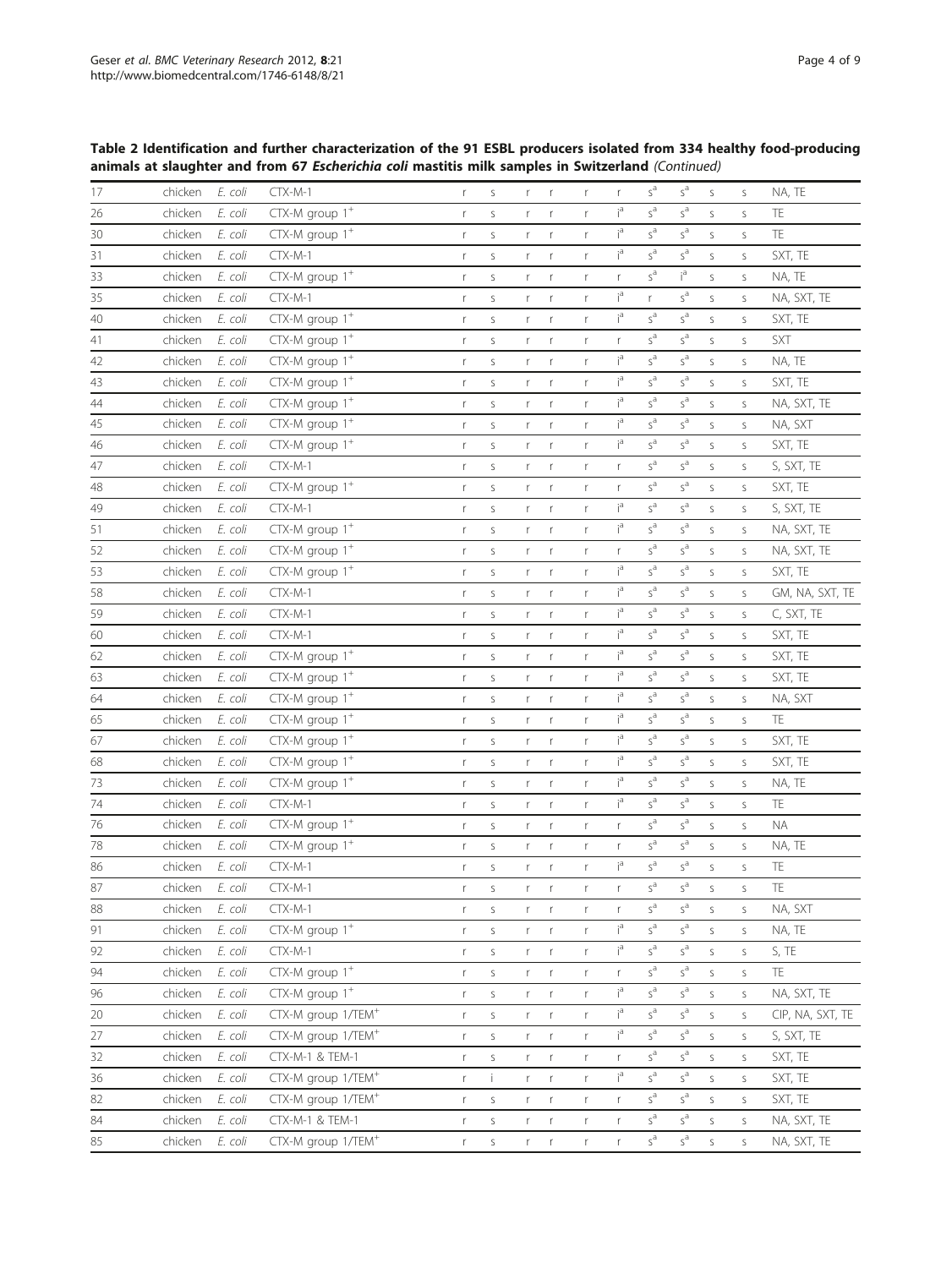| 97             | chicken          | E. coli | CTX-M group 1/TEM <sup>+</sup> | $r_S$        | $r \t r$         |              |                | r s <sup>a</sup> s <sup>a</sup> s |                     |              | S            | SXT, TE                 |
|----------------|------------------|---------|--------------------------------|--------------|------------------|--------------|----------------|-----------------------------------|---------------------|--------------|--------------|-------------------------|
| 5              | chicken          | E. coli | $SHV-12$                       | $\varsigma$  | r i <sup>a</sup> | r.           | $i^a$          | $i^a$                             | $\varsigma^a$       | $\mathsf{S}$ | $S_{\rm c}$  | $\sim$                  |
| $\overline{2}$ | chicken          | E. coli | $SHV-12$                       | $\mathsf{S}$ | r i <sup>a</sup> | r            | $i^a$          | $\varsigma^a$                     | $s^a$               | $\mathsf{S}$ | <sub>S</sub> | C, NA, TE               |
| 34             | chicken          | E. coli | SHV-12 & TFM-1                 | S            | $r_s^a$          |              | $s^a$          | $i^a$                             | $s^a$               | $\mathsf{S}$ | S            | NA, SXT, TE             |
| 77             | chicken          | E. coli | SHV-12 & TEM-1                 | $\mathsf{S}$ | r i <sup>a</sup> | r            | i <sup>a</sup> | $i^a$                             | $s^a$               | S            | S            | NA, SXT, TE             |
| 23             | chicken          | E. coli | <b>TFM-52</b>                  | $\mathsf{S}$ | r i <sup>a</sup> | r            | $i^a$ $s^a$    |                                   | $S^a$               | $\sim$       | $\varsigma$  | <b>NA</b>               |
| 70             | chicken          | E. coli | <b>TEM-52</b>                  | $\varsigma$  | $r$ $r$          | $\mathbf{r}$ | i <sup>a</sup> | $S^a$                             | $\varsigma^a$       | $\varsigma$  | $\varsigma$  | <b>NA</b>               |
| 1,006          | mastitis<br>milk | F. coli | CTX-M-14 & TEM-1               |              | r r              |              | $i^a$          | $s^a$                             | $\varsigma^{\rm d}$ | $\mathsf{S}$ | $\mathsf{S}$ | C, GM, NA S,<br>SXT, TE |

<span id="page-4-0"></span>Table 2 Identification and further characterization of the 91 ESBL producers isolated from 334 healthy food-producing animals at slaughter and from 67 Escherichia coli mastitis milk samples in Switzerland (Continued)

+ ) not further characterized

s, sensitive; i, intermediate; r, resistant

<sup>a</sup>) It is known that many ESBL producers may appear susceptible or intermediate to oxyimino cephalosporins in vitro if CLSI criteria are applied strictly, but do not respond to the respective therapies. Consequently, for clinical reporting these results have to be corrected to "resistant".

AM, ampicillin; AMC, amoxicillin-clavulanic acid; CF, cephalothin; CXM, cefuroxime; CPD, cefpodoxime; CTX, cefotaxime; CAZ, ceftazidime; FEP, cefepime; FOX,

cefoxitin; IPM, imipenem C, chloramphenicol; CIP, ciprofloxacin; GM, gentamicin; NA, nalidixic acid; S, streptomycin; SXT, trimethoprim-sulfamethoxazole; TE, tetracycline

[www.lahey.org/Studies/](http://www.lahey.org/Studies/), a novel CTX-M group 1 ESBL with an amino acid sequence never found before (nucleotide sequence accession number JN227085). Finally, two TEM-52 ESBL producers, and 5 SHV-12 carriers were found, three of the latter featuring additional TEM-1 (Table [2\)](#page-2-0).

Besides the  $\beta$ -lactam resistances, the isolates were also tested for resistance to other classes of antibiotics. We found 76 (cattle: 13/17, pig: 6/9, sheep: 5/5, chicken: 51/ 62, milk: 1/1) out of 91 isolates resistant to tetracycline (83.5%), 59 isolates (cattle: 13/17, pig: 6/9, sheep: 2/5, chicken: 37/62, milk: 1/1) resistant to trimethoprim-sulfamethoxazole (64.8%), 43 isolates (cattle: 8/17, pig: 6/9, sheep: 4/5, chicken: 24/62, milk: 1/1) resistant to nalidixic acid (47.3%) and 31 (cattle: 13/17, pig: 6/9, sheep:



5/5, chicken: 6/62, milk: 1/1) resistant to at least one aminoglycoside (34.0%). Furthermore, 20 isolates (cattle: 11/17, pig: 2/9, sheep: 4/5, chicken: 2/62, milk: 1/1) showed resistance against chloramphenicol (22.0%), and 18 isolates (cattle: 7/17, pig: 3/9, sheep: 3/5, chicken: 4/ 62, milk: 1/1) showed resistance against ciprofloxacin (19.8%). One isolate from chicken faeces showed only resistance to ß-lactam-antibiotics, and none of the tested isolates was resistant to imipenem (Table [2\)](#page-2-0).

## **Discussion**

Recently, an increase in studies, carried out in different countries, and describing the prevalence and characteristics of ESBL producing Enterobacteriaceae in cattle for example [[2,](#page-6-0)[15,18,19](#page-7-0)] and in pigs and chicken for example [[20](#page-7-0)-[25\]](#page-7-0) were published. Moreover, some studies describing ESBL producing Enterobacteriaceae in salads [[6](#page-7-0)], in meat [[13,14](#page-7-0)] and in raw milk [[12\]](#page-7-0) are available. Since there seem to be geographical variations in the occurrence of different ESBL variants (e.g. CTX-M-9 in Spain as opposed to CTX-M group 1 in the Northern European countries [[26\]](#page-7-0)), it is therefore important to have a detailed overview based on geographical distribution and this knowledge was so far limited in Switzerland. Therefore, the present study provides further data concerning healthy animals (among them about sheep for the first time in literature), minced meat and bulk tank milk samples in Switzerland.

The high ESBL occurrence determined for all investigated animals in this study is surprising, given the fact that Switzerland is a country with a strict policy of antibiotic use [[27\]](#page-7-0). Nevertheless, one reason could be the use of  $\beta$ -lactams–and even 4th generation cephalosporins–in veterinary medicine [[28,29](#page-7-0)]. Another reason could be co-selection of multiple resistance mechanisms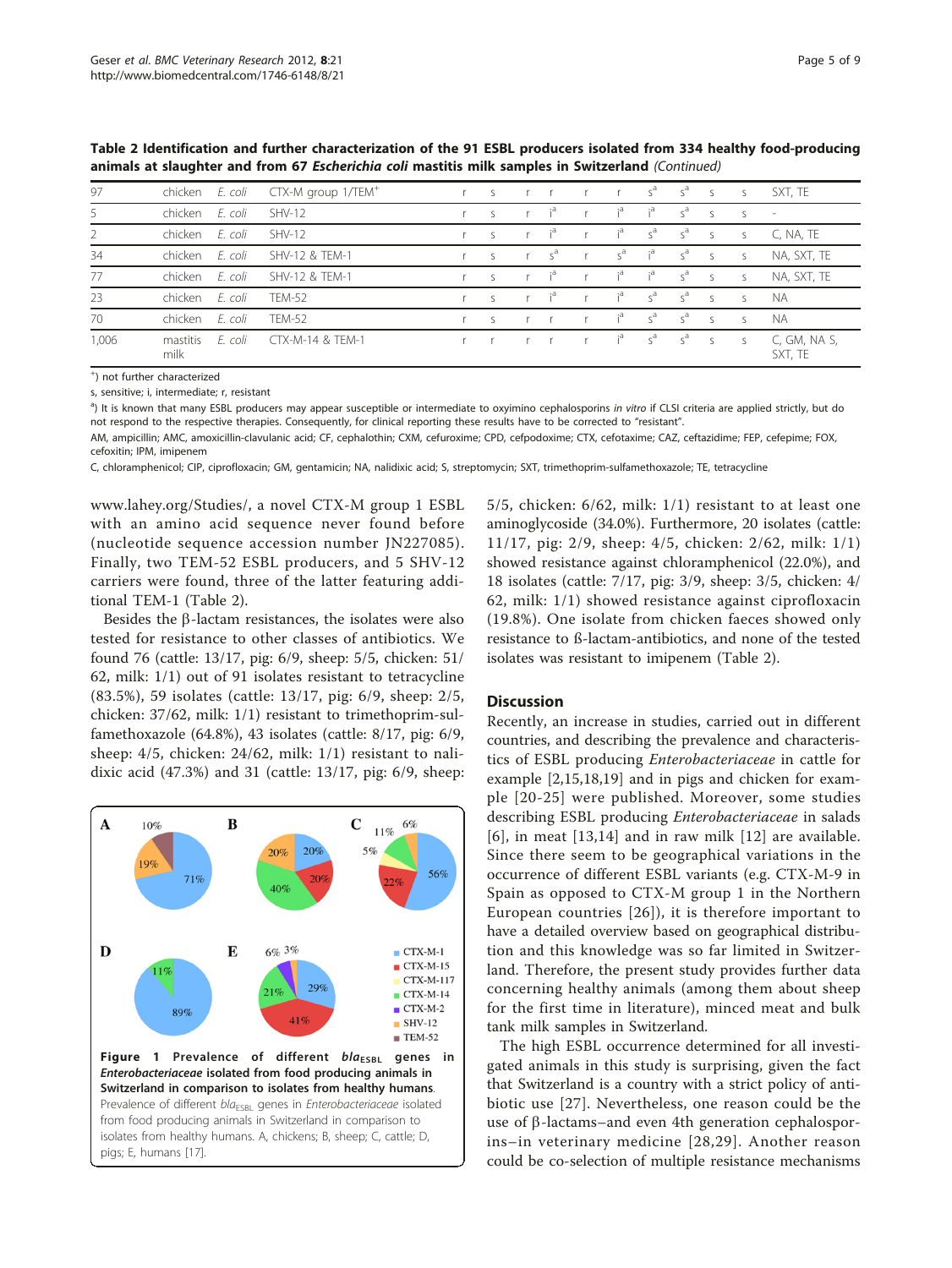through the use of various antibiotics, due to the fact that resistance genes for aminoglycosides, tetracycline and trimethoprim-sulfametoxazole are frequently placed on single conjugative plasmids, as is often also the case with  $bla_{ESBL}$  genes [[4,26](#page-7-0)]. For food producing animals very limited data on the occurrence of ESBL producing Enterobacteriaceae had been available before in Switzerland, but there is a study about CTX-M producers in Swiss patients [\[30\]](#page-7-0), and a recent report about occurrence of ESBL carriers in the healthy Swiss human population (5.8%) [\[17](#page-7-0)]. This is lower than the rates from food animals (8.6% to 63.4%) presented in this study. These frequencies primarily imply a reservoir of ESBL producers in farm animals. Supporting this view, a study from the Netherlands described the same CTX-M-type in chicken meat and humans [[31\]](#page-7-0). In Switzerland, these findings cannot be confirmed because of the predominance of CTX-M-1 in animals and the predominance of CTX-M-15 in humans [[17](#page-7-0),[30\]](#page-7-0). The predominance of CTX-M group 1 enzymes and the rare prevalence of CTX-M group 9, as seen in our study, has also recently been described in strains from healthy food-producing animals in Denmark, Portugal and France [[8,32,33](#page-7-0)]. All of the TEM enzymes co-expressed alongside with CTX-M ESBLs were broad-spectrum  $\beta$ -lactamases–mostly TEM-1–conveying no ESBL phenotype. In contrast, two strains, expressing TEM enzymes exclusively, featured the TEM-ESBL TEM-52 (Table [2](#page-2-0)). In other countries TEM-ESBLs are much more frequently found in animals, especially in chickens [\[21,34\]](#page-7-0).

Given the relatively high occurrence of ESBL producers in fecal samples from animals in our study, it is striking, that no ESBL producers could be found in either bulk tank milk or beef and pork minced meat. We hypothesise that the very high hygiene standards for slaughtering together with the selection of the raw meat for minced meat production and the quality based prizing system of bulk tank milk in Switzerland could be the reason for this favourable situation.

# Conclusion

The occurrence of ESBL producing Enterobacteriaceae in the fecal microflora of farm animals represents an obvious risk for contamination of raw food products from animal origin. However, since no ESBL producers were found in the examined food samples and our data concerning the ESBL type distribution in animals compared to healthy human carriers do not correlate well, animal food products can hardly be the major vector for ESLB carriage in the human population in Switzerland. Nevertheless, due to the generally high ESBL occurrence in food animals in Switzerland prudent use of antibiotics in veterinary medicine and strict hygiene measures during slaughtering and milking still remain important.

Finally, on the basis of the massive CTX-M-1 predominance in animals in our study compared to its relatively low frequency in healthy humans, further investigational efforts into the origin of the unexplained high occurrence of CTX-M-15 in the human population are warrented.

# Methods

# Sampling

Fecal samples were collected in October 2009 and from November 2010 to March 2011 from 334 healthy foodproducing animals at slaughter in Switzerland: 59 pigs (57 fattening pigs, 2 piglets), 124 cattle (63 calves, 26 young cows, 18 fattening bulls, 10 cows and 7 bullocks) and 58 sheep (40 lambs, 18 sheep older than one year). To prevent sample clustering, at most two samples per farm were taken. The farms are distributed throughout Switzerland (16 cantons). Sampling was done with one swab per animal at a big EU-approved slaughterhouse (on average 1,000 pigs, 800 cattle, 60 sheep per day). Furthermore, 93 fecal samples of chicken were collected at the entry of a big EU-approved poultry slaughterhouse (on average 50,000 animals per day) from the crates of 93 poultry flocks (approximately 6,000 chicken per flock) distributed throughout Switzerland (14 cantons). Afterwards the swabs were put into an empty sterile tube, transported to the lab and processed within 6 hours of collection.

A total of 104 fresh minced meat samples (55 beef, 15 pork, 9 beef/pork, 3 veal, 3 beef/veal/pork, 2 lamb, 2 beef/lamb, and 15 of unknown origin) collected at 20 different days from a big meat processing plant (67.3% of the samples), which is supplying minced meat to retail stores and covers about 50% of the Swiss market and from local butcher shops (32.7% of the samples) were investigated.

Finally, 100 raw milk samples, representing bulk tank milk of 100 different dairy farms, were collected in April 2011 at a big dairy manufacturing plant in Switzerland. Furthermore, 67 E. coli isolates from cattle E. coli mastitis milk were investigated.

## Microbiological analysis

About 1 g of each fecal sample was enriched in 10 ml EE broth (BD, Franklin Lakes, USA) for 24 hours at 37° C. Moreover, 10 ml of the milk or 10 g of the meat samples were enriched for 24 hours at 37°C in 100 ml of EE Broth. Thereafter the enrichment was streaken onto Brilliance ESBL agar (Oxoid, Hampshire, UK), which was incubated at 37°C for 24 hours under aerobic conditions. All grown colonies of different color and/or morphology were selected and subcultured onto triple sugar iron (TSI) agar (BD, Franklin Lakes, USA) at 37°C for 24 hours. By the oxidase test, nonfermenters were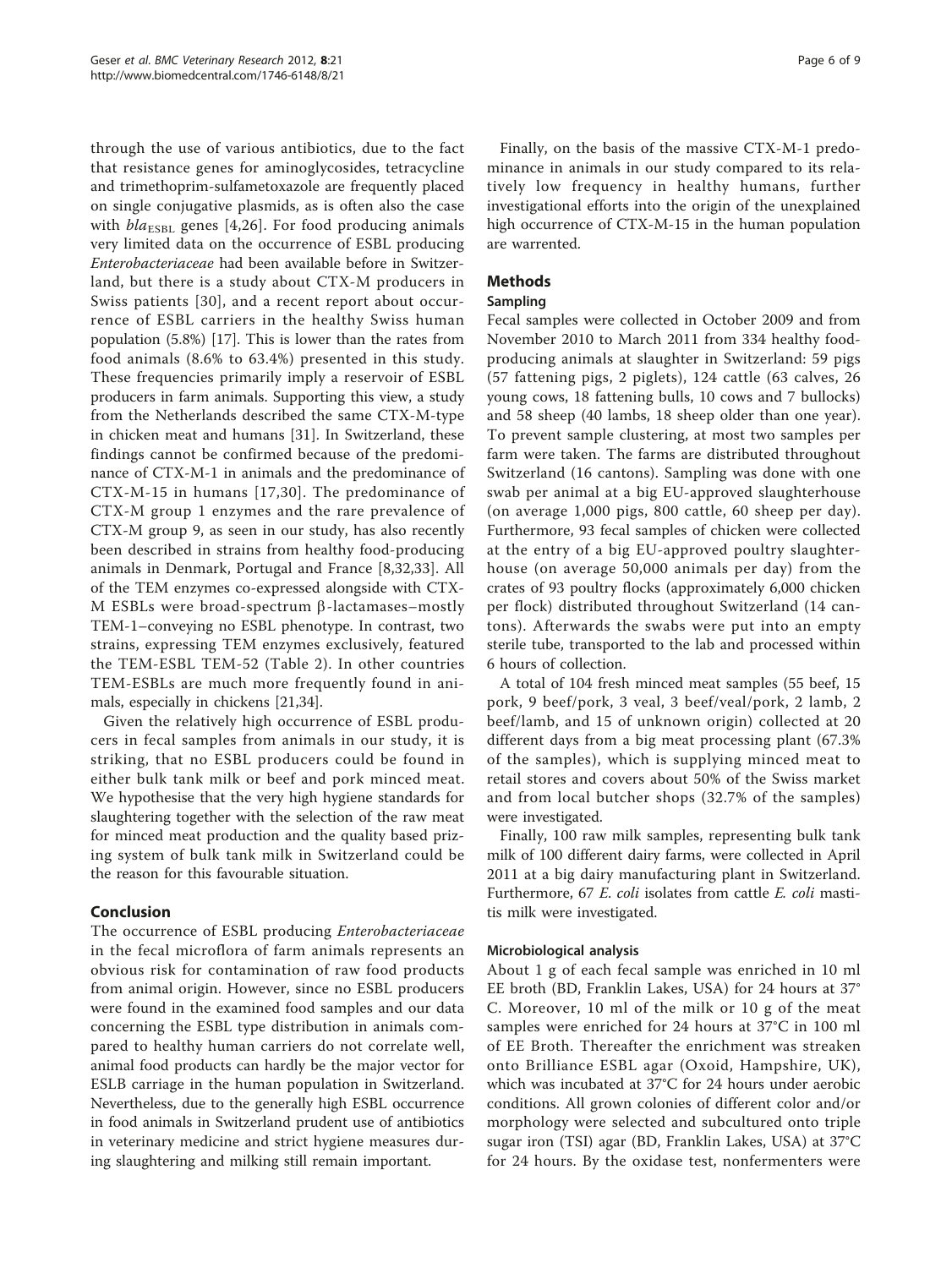<span id="page-6-0"></span>discarded, and oxidase-negative colonies were subjected to identification by API ID 32 E (bioMérieux, Marcy 1'Etoile, France). Some isolates, yielding doubtful results, were subjected to genetic identification based on sequencing of 16S rRNA and rpoB gene fragments [\[35](#page-7-0)].

# Antimicrobial susceptibility testing and ESBL detection

All isolates were subjected to susceptibility testing against 17 antimicrobial agents by the disc diffusion method according to CLSI protocols and the results were evaluated according to CLSI criteria [[36\]](#page-7-0). The antibiotics (Becton Dickinson, Sparks, MD USA) tested were: ampicillin (AM), amoxicillin/clavulanic acid (AMC), cephalothin (CF), cefuroxime (CXM), cefpodoxime (CPD), cefotaxime (CTX), ceftazidime (CAZ), cefepime (FEP), cefoxitin (FOX), imipenem (IMP), chloramphenicol (C), ciprofloxacin (CIP), gentamicin (GM), nalidixic acid (NA), streptomycin (S), trimethoprim-sulfamethoxazole (SXT), tetracycline (TE). The AMC disc was placed between those containing CPD and CAZ, and the resulting synergy effects were documented. The isolates, which showed a synergy effect between AMC and CPD and/or AMC and CAZ, were then confirmed as ESBL producers on Muller-Hinton agar plates using E-Test-ESBL strips containing cefotaxime, cefepime or ceftazidime each alone and in combination with clavulanic acid (bioMérieux, Marcy 1'Etoile, France) according to the manufacturer's recommendations.

# Characterization of  $\beta$ -lactamases

Bacterial isolates confirmed for producing ESBLs were further analysed by PCR. DNA was extracted by a standard heat lysis protocol. Thereafter, five specific primer sets (custom-synthesized by Microsynth, Balgach, Switzerland) were used to search for  $bla_{\text{TEM}}$ ,  $bla_{\text{SHV}}$  and  $bla_{\text{CTX-M}}$  genes [\[37](#page-7-0)-[39](#page-8-0)].

# PCR amplification and sequencing of bla open reading frames (ORF)

The ESBL-encoding genes of the isolated ESBL producers from cattle (17), sheep (5), pigs (9) and mastitis milk, as well as of 21 of the 59 isolates from chickens were sequenced. To be able to sequence the whole ORFs, five PCR/sequencing primers were used. Two per bla family were the respective screening primers (see above), three per *bla* family were designed newly (this study), and custom-synthesized by Microsynth (Balgach, Switzerland). Primers were: primer  $1<sub>1</sub>$  forward 5'-AAA-CACACGTGGAATTTAGGG-3' primer 21 forward, 5'-AAAAATCACTGCGCCAGTTC-3' [[39\]](#page-8-0), primer 31 reverse, 5'-AGCTTATTCATCGCCACGTT-3' [\[39](#page-8-0)], primer 41 reverse, 5'-CCGTCGGTGACGATTTTAGCC-3', primer 5<sub>1</sub> reverse, 5'-CCGATGACTATGCGCAC TGGG-3', for  $bla_{\text{CTX-M-group1}}$ ; 1<sub>2</sub> forward, 5'-TTT TGCCGTACCTGCGTACCC-3', primer 22 forward, 5'-CGACGCTACCCCTGCTATT-3' [[39](#page-8-0)], primer 32 reverse, 5-CCAGCGTCAGATTTTTCAGG-3' [[39](#page-8-0)], 42 reverse, 5'-CCGTGGGTTACGATTTTCGCC-3', 52 reverse, 5'-TTGGTCCAGAAAAAAGAGCGG-3' for  $bla_{\text{CTX-M-group2}}$  and 1<sub>9</sub> forward, 5'-TGATGTAACACG GATTGACCG-3' 29 forward, 5'-CAAAGAGAGTGCA ACGGATG-3' [\[39](#page-8-0)], 39 reverse, 5'-ATTGGAAAGCGTT CATCACC-3' [[39](#page-8-0)], 4<sub>9</sub> reverse, 5-AAACCAGTTA  $CAGCCTTCGG-3'$  and  $5<sub>9</sub>$  reverse, 5-TGGAGC CACGGTTGATGAGGG-3' for bla<sub>CTX-M-group9</sub>. Primer pairs for PCR were: 1-3, 1- 4, 1-5, 2-4 and 2-5 and PCR-conditions comprised initial denaturation at 94°C for 15 sec, followed by 35 cycles each including steps for denaturation at 94°C for 30 sec, annealing at 53°C for 30 sec and elongation at 72°C for 30 sec, followed by a final extension at 72°C for 7 min. For sequencing of TEM genes the same primers and PCR conditions as before were used [[38](#page-7-0)], whereas for the SHV genes sequencing primers were used as described previously [[40\]](#page-8-0). PCR-conditions for  $bla_{SHV}$  genes were the same as those for TEM genes [\[38\]](#page-7-0). Resulting amplicons were purified using the PCR Purification Kit (QIAGEN, Courtaboeuf, France) according to the manufacturer's recommendations. Custom-sequencing was performed at Microsynth (Balgach, Switzerland) and the nucleotide and protein sequences were analyzed with Codon Code Aligner V. 3.7.1.1. For database searches NCBI at the BLASTN program package [http://www.ncbi.nlm.nih.gov/](http://www.ncbi.nlm.nih.gov/blast/) [blast/](http://www.ncbi.nlm.nih.gov/blast/) was used.

## Statistical analysis

95 percent confidence intervals were calculated using R software [http://www.R-project.org/.](http://www.R-project.org/)

#### Acknowledgements

We thank Peter Kuhnert, Vetsuisse Faculty University of Berne, for his support with species identification, Grethe Sägesser, National Centre for Enteropathogenic Bacteria and Listeria, Vetsuisse Faculty University of Zurich, for her support concerning antibiotic testing, and the Swiss Federal Office of Public Health and the Swiss Federal Veterinary Office for partial financial support.

#### Authors' contributions

NG and HH were responsible for isolation and characterization of strains and drafted the manuscript. RS and HH designed the study and edited the manuscript. All authors read, commented on, and approved the final manuscript.

#### Received: 21 September 2011 Accepted: 7 March 2012 Published: 7 March 2012

#### References

- 1. Coque TM, Baquero F, Cantòn R: Increasing prevalence of ESBL-producing Enterobacteriaceae in Europe. Eurosurveill 2008, 13, pii: 19044.
- 2. Bradford PA, Petersen PJ, Fingerman IM, White DG: [Characterization of](http://www.ncbi.nlm.nih.gov/pubmed/10552976?dopt=Abstract) [expanded-spectrum cephalosporin resistance in](http://www.ncbi.nlm.nih.gov/pubmed/10552976?dopt=Abstract) E. coli isolates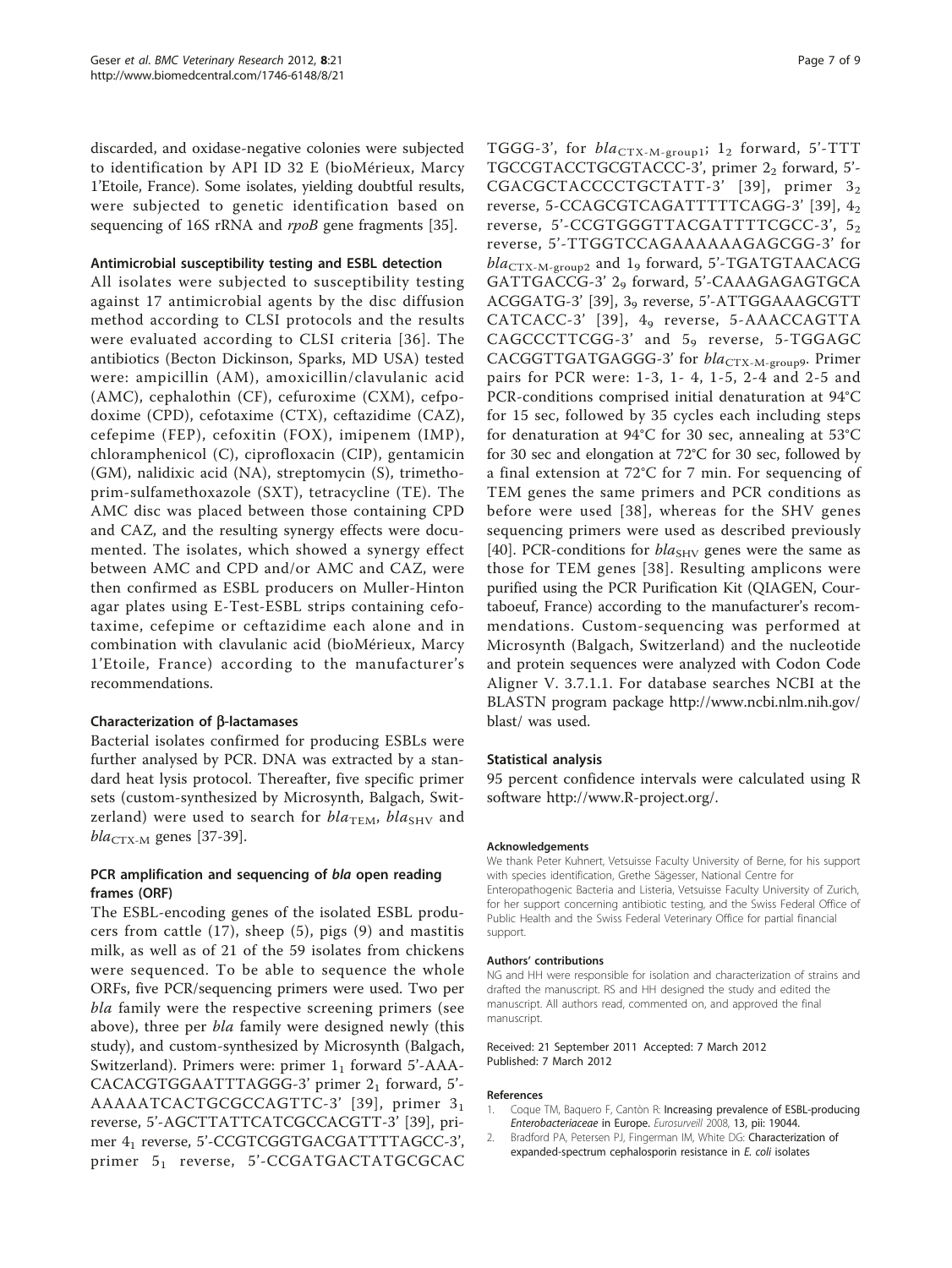<span id="page-7-0"></span>[associated with bovine calf diarrhoeal disease.](http://www.ncbi.nlm.nih.gov/pubmed/10552976?dopt=Abstract) J Antimicrob Chemother 1999, 44:607-610.

- 3. Bonnet R: [Growing group of extended-spectrum](http://www.ncbi.nlm.nih.gov/pubmed/14693512?dopt=Abstract) β-lactamases: the CTX-[M enzymes.](http://www.ncbi.nlm.nih.gov/pubmed/14693512?dopt=Abstract) Antimicrob Agents Chemother 2004, 48:1-14.
- 4. Gniadkowski M: [Evolution and epidemiology of extended-spectrum beta](http://www.ncbi.nlm.nih.gov/pubmed/11737084?dopt=Abstract)[lactamases \(ESBLs\) and ESBL-producing microorganisms.](http://www.ncbi.nlm.nih.gov/pubmed/11737084?dopt=Abstract) Clin Microbiol Infect 2001, 7:597-608.
- 5. Knothe H, Shah P, Krcmery V, Antal M, Mitsuhahi S: Transferable resistance to cefotaxime, cefoxitin, cefamamdole and defuroxime in clinical isolates of Klebsiella pneumoniae and Serratia marcescens. Infect 1983, 11:315-317.
- 6. Mesa RJ, Blanc V, Blanch AR, Cortés P, González JJ, Lavilla S, Miró E, Muniesa M, Saco M, Tórtola MT, Mirelis B, Coll P, Llagostera M, Prats G, Navarro FJ: Extended-spectrum b-lactamase-producing Enterobacteriaceae in different environments (humans, food, animal farms and sewage). Antimicrob Chemother 2006, 58:211-215.
- 7. Cortés P, Blanc V, Mora A, Dahbi G, Blanco JE, Blanco M, López C, Andreu A, Navarro F, Alonso MP, Bou G, Blanco J, Llagostera M: [Isolation and](http://www.ncbi.nlm.nih.gov/pubmed/20228098?dopt=Abstract) [characterization of potentially pathogenic antimicrobial-resistant](http://www.ncbi.nlm.nih.gov/pubmed/20228098?dopt=Abstract) Escherichia coli [strains from chicken and pig farms in Spain.](http://www.ncbi.nlm.nih.gov/pubmed/20228098?dopt=Abstract) Appl Environ Microbiol 2010, 76:2799-2805.
- Gonçalves A, Torres C, Silva N, Carneiro C, Radhouani H, Coelho C, Araújo C, Rodrigues J, Vinué L, Somalo S, Poeta P, Igrejas G: [Genetic characterization](http://www.ncbi.nlm.nih.gov/pubmed/20704503?dopt=Abstract) [of extended-spectrum](http://www.ncbi.nlm.nih.gov/pubmed/20704503?dopt=Abstract) β-Lactamases in Escherichia coli isolates of pigs [from a Portuguese intensive swine farm.](http://www.ncbi.nlm.nih.gov/pubmed/20704503?dopt=Abstract) Foodborne Pathog Dis 2010, 7:1569-1573.
- Meunier D, Jouy E, Lazizzera C, Kobisc M, Madec JY: [CTX-M-1- and CTX-M-](http://www.ncbi.nlm.nih.gov/pubmed/17027237?dopt=Abstract)[15-type b-lactamases in clinical](http://www.ncbi.nlm.nih.gov/pubmed/17027237?dopt=Abstract) Escherichia coli isolates recovered from [food-producing animals in France.](http://www.ncbi.nlm.nih.gov/pubmed/17027237?dopt=Abstract) Int J Antimicrob Agents 2006, 28:402-407.
- 10. Duan RS, Sit TH, Wong SS, Wong RC, Chow KH, Mak GC, Yam WC, Ng LT, Yuen KY, Ho PL: Escherichia coli producing CTX-M β[-lactamases in food](http://www.ncbi.nlm.nih.gov/pubmed/16922633?dopt=Abstract) [animals in Hong Kong.](http://www.ncbi.nlm.nih.gov/pubmed/16922633?dopt=Abstract) Microb Drug Resist 2006, 12:145-148.
- 11. Tian GB, Wang HN, Zou LK, Tang JN, Zhao Yw, Ye MY, Tang JY, Zhang Y, Zhang AY, Yang X, Xu CW, Fu YJ: [Detection of CTX-M-15, CTX-M-22, and](http://www.ncbi.nlm.nih.gov/pubmed/19272004?dopt=Abstract) [SHV-2 extended-spectrum](http://www.ncbi.nlm.nih.gov/pubmed/19272004?dopt=Abstract) β -lactamases (ESBLs) in Escherichia coli fecal[sample isolates from pig farms in China.](http://www.ncbi.nlm.nih.gov/pubmed/19272004?dopt=Abstract) Foodborne Pathog Dis 2009, 6:297-304.
- 12. Hammad AM, Ahmed AM, Ishida Y, Shimamoto T: [First characterization](http://www.ncbi.nlm.nih.gov/pubmed/19057150?dopt=Abstract) [and emergence of SHV-60 in raw milk of a healthy cow in Japan.](http://www.ncbi.nlm.nih.gov/pubmed/19057150?dopt=Abstract) J Vet Med Sci 2008, 70:1269-1272.
- 13. Jensen LB, Hasman H, Agersø Y, Emborg HD, Aarestrup FM: [First](http://www.ncbi.nlm.nih.gov/pubmed/16504999?dopt=Abstract) [description of an oxyimino-cephalosporin-resistant, ESBL-carrying](http://www.ncbi.nlm.nih.gov/pubmed/16504999?dopt=Abstract) Escherichia coli [isolated from meat sold in Denmark.](http://www.ncbi.nlm.nih.gov/pubmed/16504999?dopt=Abstract) J Antimicrob Chemother 2006, 57:793-794.
- 14. Jouini A, Vinué L, Slama KB, Sáenz Y, Klibi N, Hammami S, Boudabous A, Torres C: [Characterization of CTX-M and SHV extended-spectrum b](http://www.ncbi.nlm.nih.gov/pubmed/17855726?dopt=Abstract)[lactamases and associated resistance genes in](http://www.ncbi.nlm.nih.gov/pubmed/17855726?dopt=Abstract) Escherichia coli strains of [food samples in Tunisia.](http://www.ncbi.nlm.nih.gov/pubmed/17855726?dopt=Abstract) J Antimicrob Chemother 2007, 60:1137-1141.
- 15. Wittum TE, Mollenkopf DF, Daniels JB, Parkinson AE, Mathews JL, Fry PR, Abley MJ, Gebreyes WA: [CTX-M-type expended-spectrum](http://www.ncbi.nlm.nih.gov/pubmed/20707724?dopt=Abstract) β -lactamases present in Escherichia coli [from the feces of cattle in Ohio, United States.](http://www.ncbi.nlm.nih.gov/pubmed/20707724?dopt=Abstract) Foodborne Path Dis 2010, 7:1575-1579.
- 16. Doi Y, Paterson DL, Egea P, Pascual A, Lopez-Cerero L, Navarro MD, Adams-Haduch JM, Qureshi ZH, Sidjabat HE, Rodriguez-Bano J: [Extended-spectrum](http://www.ncbi.nlm.nih.gov/pubmed/19681957?dopt=Abstract) [and CMY-type beta-lactamase-producing](http://www.ncbi.nlm.nih.gov/pubmed/19681957?dopt=Abstract) Escherichia coli in clinical [samples and retail meat from Pittsburgh, USA and Seville, Spain.](http://www.ncbi.nlm.nih.gov/pubmed/19681957?dopt=Abstract) Clin Microbiol Infect 2010, 16:33-38.
- 17. Geser N, Stephan R, Korczak BM, Beutin L, Hächler H: [Molecular](http://www.ncbi.nlm.nih.gov/pubmed/22155836?dopt=Abstract) [identification of blaESBL genes from](http://www.ncbi.nlm.nih.gov/pubmed/22155836?dopt=Abstract) Enterobacteriaceae isolated from [healthy human carriers in Switzerland.](http://www.ncbi.nlm.nih.gov/pubmed/22155836?dopt=Abstract) Antimicrob Agents Chemother 2012, 56:1609-1612.
- 18. Horton RA, Randall LP, Snary EL, Cockrem H, Lotz S, Wearing H, Duncan D, Rabie A, McLaren I, Watson E, La Ragione RM, Coldham NG: [Fecal carriage](http://www.ncbi.nlm.nih.gov/pubmed/21478314?dopt=Abstract) [and shedding density of CTX-M extended-spectrum ß-lactamase](http://www.ncbi.nlm.nih.gov/pubmed/21478314?dopt=Abstract)producing Escherichia coli [in cattle, chickens, and pigs: Implications for](http://www.ncbi.nlm.nih.gov/pubmed/21478314?dopt=Abstract) [environmental contamination and food production.](http://www.ncbi.nlm.nih.gov/pubmed/21478314?dopt=Abstract) Appl Environ Microbiol 2011, 77:3715-3719.
- 19. Madec JY, Lazizzera C, Châtre P, Martin S, Lepage G, Ménard MF, Lebreton P, Rambaud T, Meunier D: [Prevalence of fecal carriage of](http://www.ncbi.nlm.nih.gov/pubmed/18272707?dopt=Abstract) [acquired expanded-spectrum cephalosporin resistance in](http://www.ncbi.nlm.nih.gov/pubmed/18272707?dopt=Abstract)

Enterobacteriaceae [strains from cattle in France.](http://www.ncbi.nlm.nih.gov/pubmed/18272707?dopt=Abstract) J Clin Microbiol 2008, 46:1566-1567.

- 20. Blanc V, Mesa R, Saco M: [ESBL- and plasmidic class C](http://www.ncbi.nlm.nih.gov/pubmed/16973308?dopt=Abstract) β-lactamase[producing E. coli strains isolated from poultry, pig and rabbit farms.](http://www.ncbi.nlm.nih.gov/pubmed/16973308?dopt=Abstract) Vet Microbiol 2006, 118:299-21.
- 21. Costa D, Vinué L, Poeta P, Coelho AC, Matos M, Sáenz Y, Somalo S, Zarazaga M, Rodrigues J, Torres C: [Prevalence of extended-spectrum beta](http://www.ncbi.nlm.nih.gov/pubmed/19372011?dopt=Abstract)lactamase-producing Escherichia coli [isolates in fecal samples of broilers.](http://www.ncbi.nlm.nih.gov/pubmed/19372011?dopt=Abstract) Vet Microbiol 2009, 138:339-344.
- 22. Dierkx C, van Essen-Zandbergen A, Veldman K, Smith H, Mevius D: [Increased detection of extended spectrum beta-lactamase producing](http://www.ncbi.nlm.nih.gov/pubmed/20395076?dopt=Abstract) Salmonella enterica and Escherichia coli [isolates from poultry.](http://www.ncbi.nlm.nih.gov/pubmed/20395076?dopt=Abstract) Vet Microbiol 2010, 145:273-278.
- 23. Kojima A, Ishii Y, Ishihara K, Esaki H, Asai T, Oda C, Tamura Y, Takahashi T, Yamaguchi K: [Extended-spectrum-betalactamase-producing](http://www.ncbi.nlm.nih.gov/pubmed/16048977?dopt=Abstract) Escherichia coli [strains isolated from farm animals from 1999 to 2002: report from](http://www.ncbi.nlm.nih.gov/pubmed/16048977?dopt=Abstract) [the Japanese veterinary antimicrobial resistance monitoring program.](http://www.ncbi.nlm.nih.gov/pubmed/16048977?dopt=Abstract) Antimicrob Agents Chemother 2005, 49:3533-3537.
- 24. Moreno MA, Teshager T, Porrero C, García M, Escudero E, Torres C, Domínguez L: [Abundance and phenotypic diversity of](http://www.ncbi.nlm.nih.gov/pubmed/17129687?dopt=Abstract) Escherichia coli [isolates with diminished susceptibility to expanded-spectrum](http://www.ncbi.nlm.nih.gov/pubmed/17129687?dopt=Abstract) [cephalosporins in faeces from healthy food animals after slaughter.](http://www.ncbi.nlm.nih.gov/pubmed/17129687?dopt=Abstract) Vet Microbiol 2007, 120:363-369.
- 25. Riaño I, Moreno MA, Teshager T, Sáenz Y, Domínguez L, Torres C: [Detection](http://www.ncbi.nlm.nih.gov/pubmed/16935865?dopt=Abstract) [and characterization of extended-spectrum betalactamases in](http://www.ncbi.nlm.nih.gov/pubmed/16935865?dopt=Abstract) Salmonella enterica [strains of healthy food animals in Spain.](http://www.ncbi.nlm.nih.gov/pubmed/16935865?dopt=Abstract) J Antimicrob Chemother 2006, 58:844-847.
- 26. Cantòn R, Coque TM: The CTX-M β[-lactamase pandemic.](http://www.ncbi.nlm.nih.gov/pubmed/16942899?dopt=Abstract) Curr Opin Microbiol 2006, 9:466-475.
- 27. Filippini M, Masiero G, Moschetti K: [Socioeconomic determinants of](http://www.ncbi.nlm.nih.gov/pubmed/16290129?dopt=Abstract) [regional differences in outpatient antibiotic consumption: evidence from](http://www.ncbi.nlm.nih.gov/pubmed/16290129?dopt=Abstract) [Switzerland.](http://www.ncbi.nlm.nih.gov/pubmed/16290129?dopt=Abstract) Health Policy 2006, 78:77-92.
- 28. Cavaco LM, Abatih, Aarestrup FM, Guardabassi L: [Selection and](http://www.ncbi.nlm.nih.gov/pubmed/18644956?dopt=Abstract) [persistence of CTX-M-producing Escherichia coli in the intestinal flora of](http://www.ncbi.nlm.nih.gov/pubmed/18644956?dopt=Abstract) [pigs treated with amoxicillin, ceftiofur or cefquinome.](http://www.ncbi.nlm.nih.gov/pubmed/18644956?dopt=Abstract) Antimicrob Agents Chemother 2008, 52:3612-3616.
- 29. Medeiros AA: Evolution and dissemination of beta-lactamases accelerated by generations of beta-lactam antibiotics. Clin Infect Dis 1997, 24:19-45.
- 30. Lartique MF, Zinsius C, Wenger A, Bille J, Poirel L, Nordmann P: [Extended](http://www.ncbi.nlm.nih.gov/pubmed/17470647?dopt=Abstract)spectrum β[-lactamases of the CTX-M type now in Switzerland.](http://www.ncbi.nlm.nih.gov/pubmed/17470647?dopt=Abstract) Antimicrob Agents Chemother 2007, 51:2855-2860.
- 31. Overdevest I, Willemsen I, Rijnsburger M, Eustace A, Xu L, Hawkey P, Heck M, Savelkoul P, Vandenbroucke-Grauls C, van der Zwaluw K, Huijsdens X, Kluytmans J: [Extended-spectrum ß-lactamase genes of](http://www.ncbi.nlm.nih.gov/pubmed/21762575?dopt=Abstract) Escherichia coli [in chicken meat and humans, the Netherlands.](http://www.ncbi.nlm.nih.gov/pubmed/21762575?dopt=Abstract) Emerg Infect Dis 2011, 17:1216-1222.
- 32. Aarestrup FM, Hasman H, Agerso Y, Jensen LB, Harksen S, Svensmark B: [First description of blaCTX-M-1-carrying](http://www.ncbi.nlm.nih.gov/pubmed/16597635?dopt=Abstract) Escherichia coli isolates in [Danish primary food production.](http://www.ncbi.nlm.nih.gov/pubmed/16597635?dopt=Abstract) J Antimicrob Chemother 2006, 57:1258-1259.
- 33. Girlich D, Poirel L, Carattoli A, Kempf I, Lartigue MF, Bertini A, Nordmann P: [Extended-spectrum \(beta\)-lactamase CTX-M-1 in](http://www.ncbi.nlm.nih.gov/pubmed/17513592?dopt=Abstract) Escherichia coli in [healthy poultry in France.](http://www.ncbi.nlm.nih.gov/pubmed/17513592?dopt=Abstract) Appl Environ Microbiol 2007, 73:4681-4685.
- 34. Smet A, Martel A, Persoons D, Dewulf J, Heyndricks M, Catry B, Herman L, Haesebrouck F, Butaye P: [Diversity of extended- spectrum](http://www.ncbi.nlm.nih.gov/pubmed/18227190?dopt=Abstract) β -lactamases and class  $C$  β [- lactamases among cloacal](http://www.ncbi.nlm.nih.gov/pubmed/18227190?dopt=Abstract) *Escherichia coli* isolates in [Belgian broiler farms.](http://www.ncbi.nlm.nih.gov/pubmed/18227190?dopt=Abstract) Antimicrob Agents Chemother 2008, 52:1238-1243.
- 35. Korczak B, Christensen H, Emler S, Frey J, Kuhnert P: [Phylogeny of the](http://www.ncbi.nlm.nih.gov/pubmed/15280320?dopt=Abstract) [family Pasteurellaceae based on](http://www.ncbi.nlm.nih.gov/pubmed/15280320?dopt=Abstract) rpoB sequences. Int J Syst Evol Microbiol 2004, 54:1393-1399.
- 36. Clinical and Laboratory Standards Institute: Performance Standards for Antimicrobial Susceptibility Testing; Eighteenth Informational Supplement. CLSI document M100-S18 Wayne; 2008.
- 37. Geser N, Stephan R, Kuhnert P, Zbinden R, Käppeli U, Cernela N, Hächler H: [Fecal carriage of extended-spectrum ß-lactamase-producing](http://www.ncbi.nlm.nih.gov/pubmed/21375882?dopt=Abstract) Enterobacteriaceae [in swine and cattle at slaughter in Switzerland.](http://www.ncbi.nlm.nih.gov/pubmed/21375882?dopt=Abstract) J Food Prot 2011, 74:446-449.
- 38. Pitout JD, Thomson KS, Hanson ND, Erhardt AF, Moland ES, Sanders CC: [Beta-lactamases responsible for resistance to expanded-spectrum](http://www.ncbi.nlm.nih.gov/pubmed/9624474?dopt=Abstract) cephalosporins in [Klebsiella pneumoniae, Escherichia coli](http://www.ncbi.nlm.nih.gov/pubmed/9624474?dopt=Abstract), and Proteus